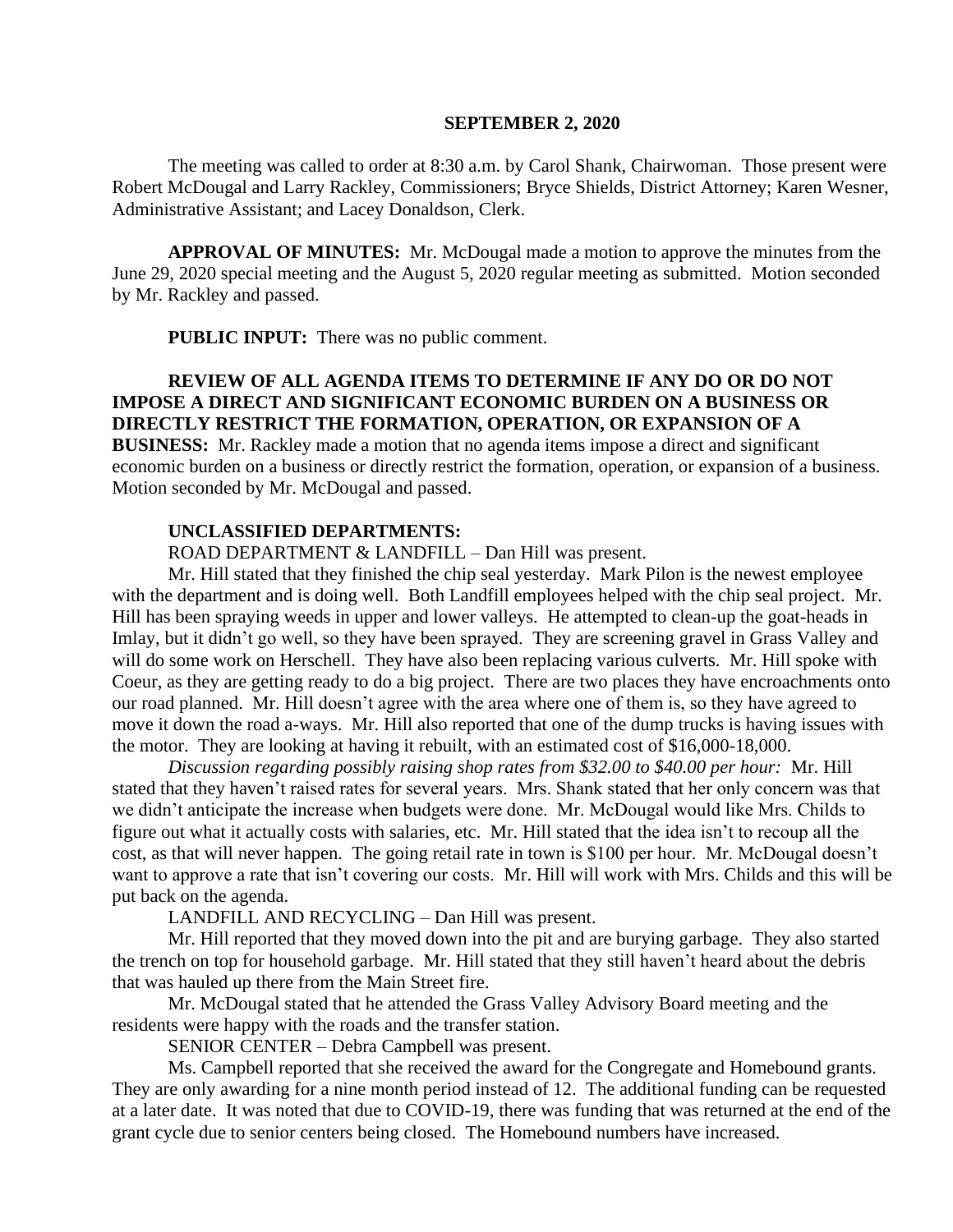There was an Advisory Board meeting on Monday, and they spoke about re-opening the dining room. She spoke with the Director of the Carlin Senior Center, as she is the only center currently open. The 6' distancing must be followed, so they could serve approximately 18 at a time. They did send out 86 surveys to congregate clients asking how they feel about following the state guidelines. Mrs. Shank asked if they would have two meal times to accommodate more clients. Ms. Campbell stated that they would only do one.

Mr. Rackley and Mr. McDougal felt like we should just open back up as normal. Ms. Campbell stated that we are still subject to inspection and could be fined or closed.

BUILDINGS AND GROUNDS – John Handka was present.

Mr. Handka reported that the crew has been working on weeds and pruning trees. There has been an influx of critters chewing on the drip lines. They have been working with the Senior Center in preparation for them re-opening.

Mr. McDougal asked about the air conditioner for the Community Center. Mr. Handka stated that it is on order.

Mr. Handka is also looking into replacing the front doors at the Admin Building as the original doors are now over 20 years old.

*Request for approval to replace Courthouse Park Restroom Doors:* Three quotes were received as follows:

| \$4,586.00 |
|------------|
| \$5,774.00 |
| \$7,365.19 |
|            |

Mr. McDougal made a motion to approve the bid from Gary Romero, Inc in the amount of \$4,586.00 to replace the doors of the Courthouse Park Restrooms. Motion seconded by Mr. Rackley and passed.

PERSHING COUNTY FIRE / AMBULANCE – There was no reports from any of the departments.

*Approval of Contract/Job Duties for the Fire Inspector; Approval of salary/compensation; Approval to advertise/hire position:* Mr. McDougal had some concerns regarding the verbiage relating to the State Fire Marshall and wanted the job duties to reflect that our Fire Inspector would only be required to do inspections on those businesses not covered by the State Fire Marshall, but required by NRS.

Mr. McDougal made a motion to approve the Contract and Job Duties for the Fire Inspector as amended. Motion seconded by Mr. Rackley and passed.

Regarding the salary/compensation, Mr. Rackley suggested a fee per inspection. Mr. Shields stated that the initial inspection isn't the only job duty, so would they receive payment for follow-up? He was also concerned that if it was per inspection, it may incentivize someone to perform inspections that are unnecessary. Mrs. Shank suggested \$200 per month. Mr. McDougal also mentioned that we did not budget for this position and asked if this would be passed on to the businesses. Mrs. Shank stated that in previous discussions, the Board didn't want to burden the businesses with an additional expense.

Mr. Shields spoke about increasing the Business License fee, which would take approval from the Department of Taxation. He suggested moving forward with the approval, but delaying the hiring until the Business License fees can be increased.

COMMUNITY CENTER – A written report was submitted by Mrs. McKay. Mrs. McKay was also on the Zoom meeting and asked when the kitchen can be opened. The Board did not have a problem with it opening now.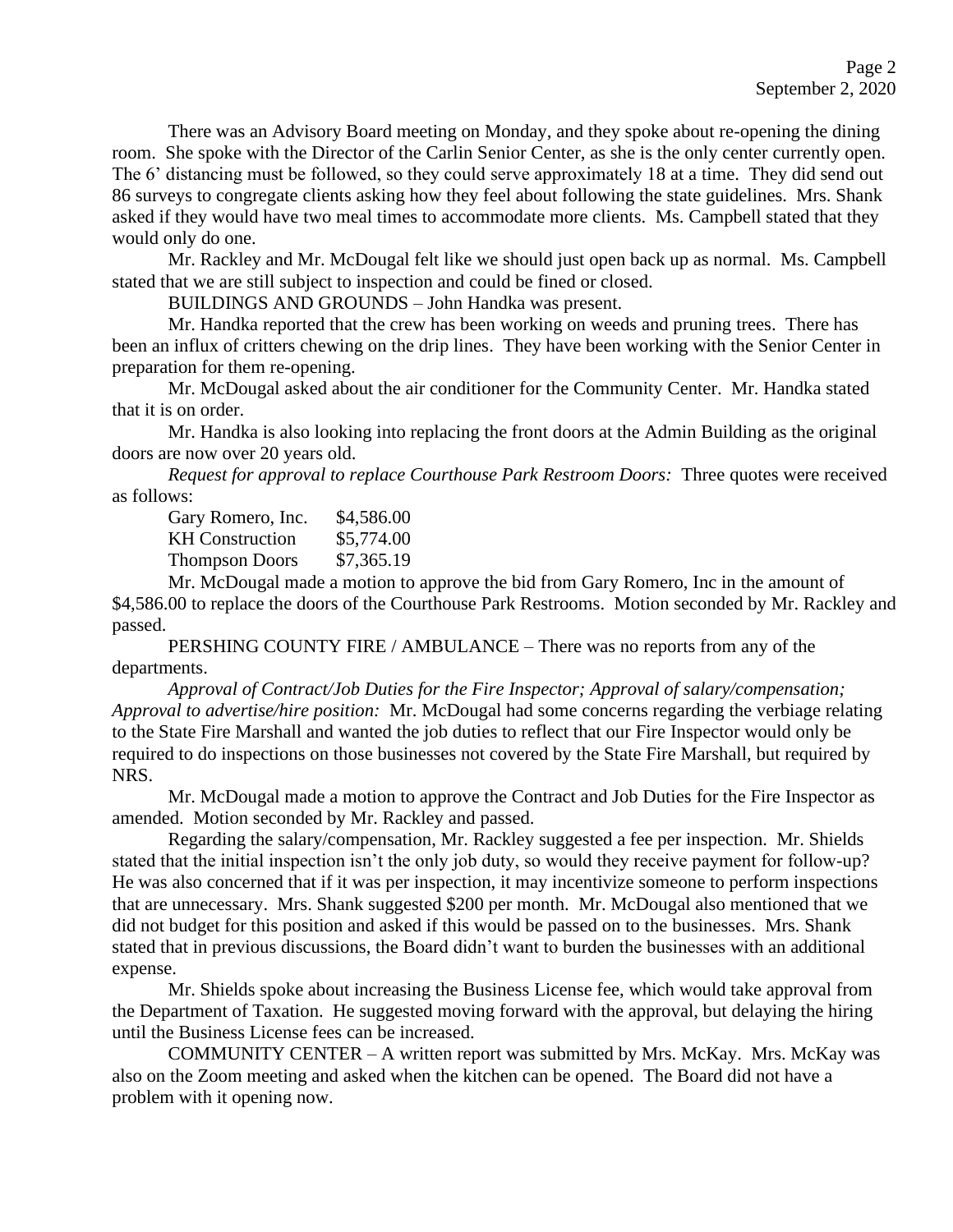Mr. McDougal stated that he still needs to discuss the changes to the PCEDA/Community Center Board with Mr. Shields. Mr. Shields stated that he is available whenever Mr. McDougal wants to meet. IT DEPARTMENT – Justin Abbott was present.

Mr. Abbott reported that he has been doing several Office 365 trainings, with two departments left. Once that transition is complete, he will start working on Windows 10 upgrades.

ECONOMIC DEVELOPMENT – Heidi Lusby-Angvick was present.

Mrs. Lusby-Angvick spoke about the Build Nevada Core program. Lovelock was the only one that actually got the classes up and running. They started August  $15<sup>th</sup>$  and there are still a few weeks left. Mrs. Lusby-Angvick has already had interest expressed for the next course.

Mrs. Lusby-Angvick was part of the interview panel for two positions Western Nevada Development District obtained CARES funding for. The positions will be funded for 24 months and will help with economic recovery and resiliency.

Mrs. Lusby-Angvick, along with Mayor Giles, met with Senator Rosen on August  $24<sup>th</sup>$  via Zoom. They discussed the Brownfield Grant and the virtual tour. They also spoke about the Census. Pershing County is currently at 44.9% self-reporting. Mrs. Lusby-Angvick informed Senator Rosen about the Census information not being mailed to Post Office boxes, which is a large portion of the County. Mrs. Shank wondered if the County should send out a mailing, urging residents to complete their surveys. This will be put on the next agenda for further discussion and possible approval.

Mrs. Lusby-Angvick also attended the Grass Valley meeting on July  $31<sup>st</sup>$  with Jan Morrison of Northeastern Nevada Regional Development Authority. They spoke about the Build Nevada Core Construction classes as well as some new housing development in Humboldt County. They also gave an update on some business opportunities that are looking at the region.

Mrs. Lusby-Angvick attended the Northeastern Nevada Regional Development Authority meeting through Zoom. They will be adopting a Resolution regarding the Mining Tax Proposal.

Mrs. Lusby-Angvick reported that they completed the virtual tour with just over 80 participants. They will be having a quarterly meeting tomorrow. Mrs. Lusby-Angvick thought that meeting would include the City and the County; however, they decided on having a roundtable with the consultants.

PCEDA (Pershing County Economic Development Authority) will be meeting on the September 14<sup>th</sup>. They haven't had a meeting in quit some time. USDA and the Small Business Administration representatives will be coming for a tour on the  $16<sup>th</sup>$ . They would like to see some local businesses with success stories from the COVID funding. Mrs. Shank has a couple suggestions she will share with Mrs. Lusby-Angvick.

PUBLIC DEFENDER – Mr. Cochran submitted a written report.

#### **ELECTED DEPARTMENTS:**

LACEY DONALDSON, CLERK-TREASURER – Mrs. Donaldson reported that she has been busy with election prep. The office is still busy collecting first installment taxes, but it is starting to slow down. Mrs. Donaldson attended the Grass Valley Advisory Board meeting on Monday and gave them an update on the General Election. Mrs. Donaldson also reported that she is still working with Devnet on the Corrections module and should have some to present to the Board at the next meeting.

RENE CHILDS, RECORDER-AUDITOR – Mrs. Childs gave the Board the monthly fund balance report. Gas Tax and CTX revenue are both up for June. Mr. McDougal stated that the CTX revenue reminds him that we need to push for a separate zip code for Grass Valley.

Mr. Rackley asked when the Rye Patch Firehouse expansion can start. Mrs. Childs stated that the Capital Improvement committee met yesterday and had to cut \$300,000 from the budget, partially due to a large expenditure that was approved for the Sheriff's office. The firehouse project was pushed into next fiscal year.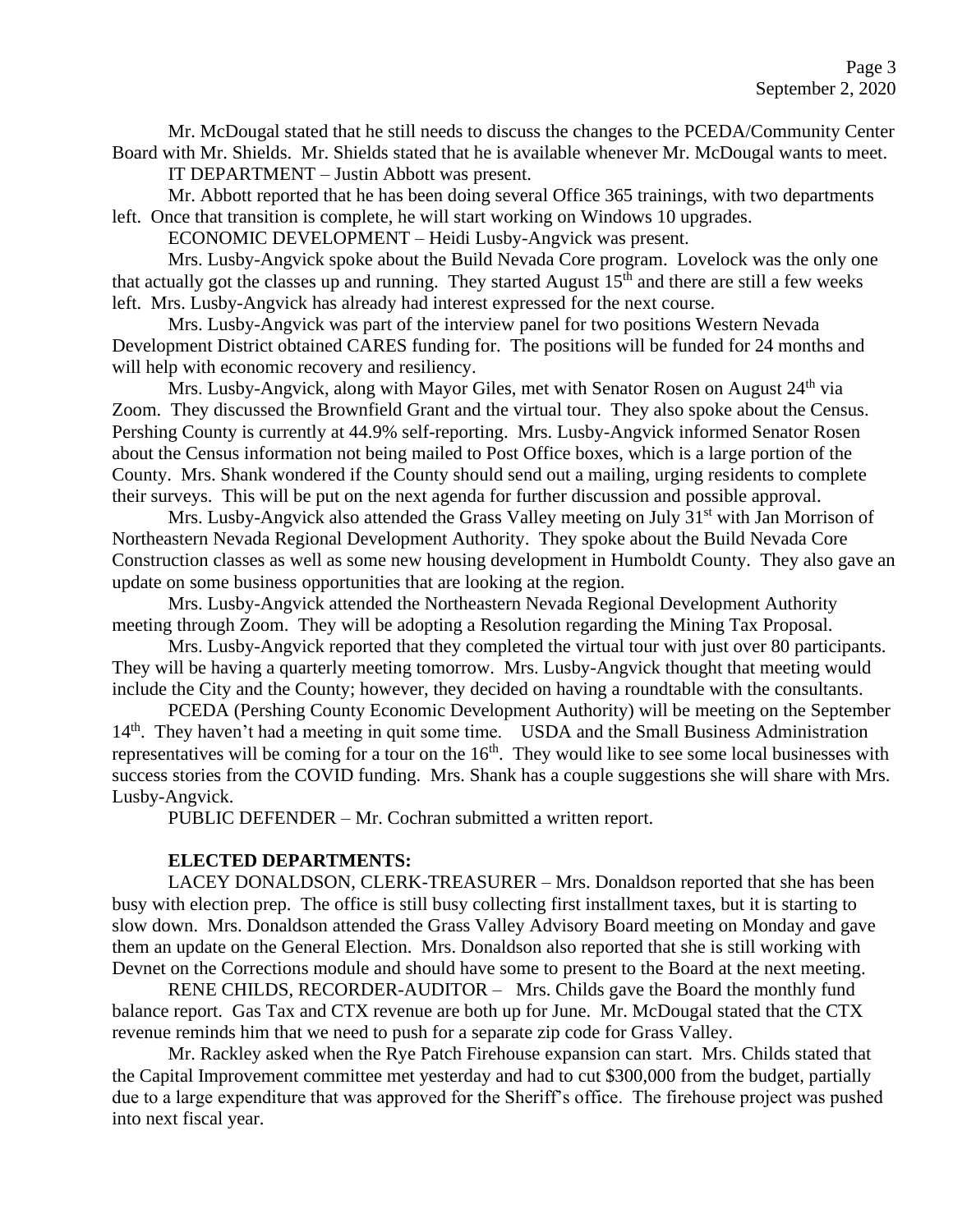BRYCE SHIELDS, DISTRICT ATTORNEY – Mr. Shields did not have anything to report.

Mrs. Shank stated that there was a meeting yesterday with the City to discuss law enforcement. Mr. Shields stated that he didn't have anything to report yet. The City did approve the abandonment of 9<sup>th</sup> Street at their regular meeting.

The meeting recessed at 9:34 a.m. for a Litigation meeting and reconvened at 9:45 a.m.

LAUREEN BASSO-CERINI, ASSESSOR – Ms. Basso-Cerini reported that things have been hectic with a resignation in the office that occurred in June. Ms. Basso-Cerini has been working with a mentor and Devnet to train on personal property. She is accepting applications to fill the position. Ms. Lerner is still working from home and Mrs. Reid is working longer hours.

**PROCLAMATIONS AND AWARDS:** YEARS OF SERVICE CERTIFICATE / PIN – Judge Karen Stephens was presented with a pin and certificate for 30 years of service to Pershing County.

## **ELECTED DEPARTMENTS, CONT.D:**

ASSESSOR REPORT, CONT.D:

*Assessor Technology List of Expenditures per NRS 250.085 and due to budget cuts a request to have each county department that utilizes the imagery to contribute a portion of the costs:* Mrs. Basso-Cerini stated that it was brought to her attention by Mrs. Childs that the ending fund balance for the Tech Fund is down. Ms. Basso-Cerini stated that it is not the Tech Fund's responsibility to fund countywide GIS.

Mrs. Childs stated that 50% of the GIS usage is between Planning and Code Enforcement. Mr. Shields stated that it is not a requirement for Code Enforcement and if they must pay for it than they just won't use it anymore. Mrs. Shank and Mr. Rackley felt it is a valuable resource for Code Enforcement. Mr. Shields was concerned that he was being told how to run his department. If the County can't afford the service than it should be suspended.

Mr. McDougal would like to meet with Mrs. Childs regarding alternative funding or accounting. This will be put back on the next agenda.

**UPDATE ON PROGRESS OF SITE LOCATION, DESIGN, FUNDING, AMENITIES AND CONSTRUCTION OF FUTURE LAW ENFORECEMENT CENTER; FURTHER DISCUSSION REGARDING CHOOSING ONE OF THE FOLLOWING PROPERTIES FOR THE FUTURE LAW ENFORCEMENT CENTER (APN #007-242-81 AND 007-242-62 OWNED BY PERSHING COUNTY, APN #001-124-04 OWNED BY JADE RIVER GROUP, LLC AND APN'S 001-162-01, 02, 03, 04, 05, 06 AND THE SOUTHWEST ½ OF THE 9TH STREET RIGHT OF WAY OWNED BY LOVELOCK ECONOMIC DEVELOPMENT GROUP, LLC (STEVE YOUNG**: This item will be put back on the next agenda.

**BOARD APPOINTMENTS:** GRASS VALLEY ADVISORY BOARD – An email was received from Kim Klemmish asking to be reappointed to the Grass Valley Advisory Board.

Mr. McDougal made a motion to reappoint Kim Klemmish to the Grass Valley Advisory Board. Motion seconded by Mr. Rackley and passed.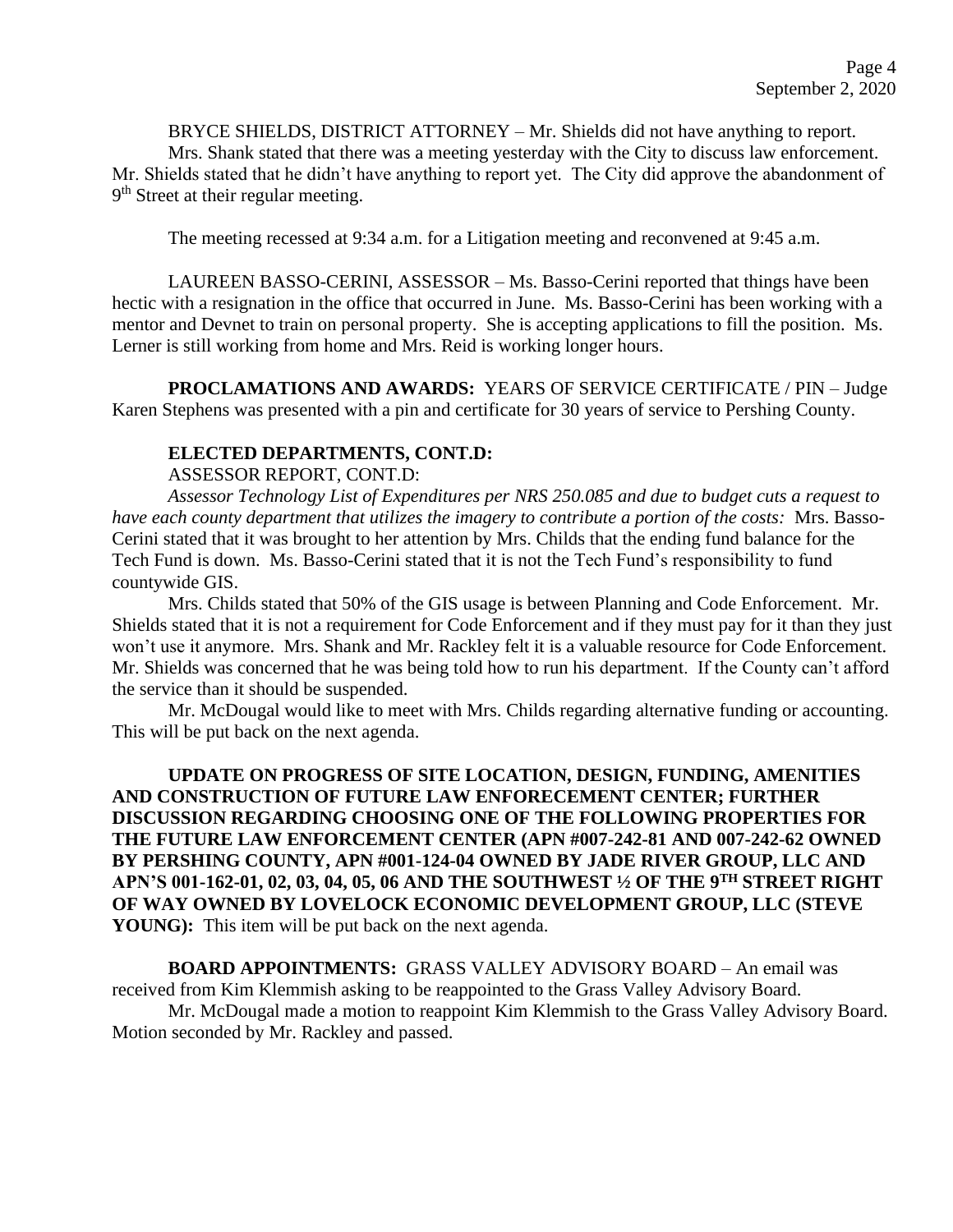**PLANNING AND BUILDING DEPARTMENT / IMLAY WATER:** James Evans was present.

Mr. Evans stated that he has no issue paying his fair share on the Pictometry (GIS) as it is invaluable to his office. Mr. Evans gave the Board his monthly permits issued, and fees collected reports.

DISCUSSION REGARDING RAISING BUSINESS LICENCE FEES AND SEEKING AUTHORIZATION FROM THE NEVADA STATE DEPARTMENT OF TAXATION TO INCREASE THE FEES IN ACCORDANCE WITH NRS 354.5989 – Mr. Shields stated that he will draft the letter to send to Taxation in order to get the ball rolling.

**DERBY FIELD AIRPORT:** It was noted that the Grant Offer had to be resigned due to a typo on the award amount. Mrs. Donaldson stated that she also received the contract for the fencing contractor this morning. It will be on the next agenda for approval.

REVIEW OF RENEWAL LEASE AGREEMENT WITH VALLEY TECH SYSTEMS, INC. FOR 1,000 SQUARE FEET OF SPACE AT DERBY FIELD AIRPORT FOR ONE YEAR WITH AN OPTION TO RENEW FOR AN ADDITIONAL YEAR FOR ANNUAL RENT OF \$3,600.00 TO PERSHING COUNTY AND WILL USE THE LEASED PREMISES TO TEST ROCKET MOTOR COMPONENTS – Mr. Rackley made a motion to renew the lease agreement with Valley Tech Systems, Inc. for 1,000 square feet of space at Derby Field Airport for one year with an option to renew for an additional year for an annual rent of \$3,600.00. Motion seconded by Mr. McDougal and passed.

Mr. Rackley stated that he normally attends the annual Airport Conference. It will be an all-day online conference this year and will be held next month.

Mrs. Shank asked if the Airport will be locked during the day when the new fencing is installed. Mr. Rackley stated that it will, and you will need a code to get in.

**CEMETERY BOARD:** Mrs. Shank stated that the Cemetery Board did not have a quorum, so their meeting was cancelled.

**REPORT FROM LEGAL COUNSEL:** Mr. Shields reiterated that the GIS is essential for the Assessor's office, but not for his office, so he will not be paying for it. He stated that the DA's office is down a prosecutor and he hasn't asked for anything additional for the Public Guardian.

**REPORT FROM ADMINISTRATIVE ASSISTANT / HR REP:** Mrs. Wesner didn't have anything to report.

**MATTERS OF THE BOARD FOR DISCUSSION, BOARD MEMBER REPORTS, BOARD LIAISON REPORTS:** Mr. McDougal stated that there is a Recreation Board meeting tomorrow night. He will also sit in on the Brownfield meeting.

Mr. Rackley stated that the Senior Center Advisory Board met earlier in the week. Airport and Recycling meetings are both coming up. Regarding the TV Board, the new translator for CBS was supposed to be installed on Toulon Peak on Friday.

Mrs. Shank stated that are application for CARES funding has been approved. \$447,147.00, which is half of the funding approved, will be released this week.

It was noted that there will be a Town Hall meeting in Grass Valley on Saturday, September 26<sup>th</sup> with food being served at 12:00 p.m. and discussion starting at 1:00 p.m.